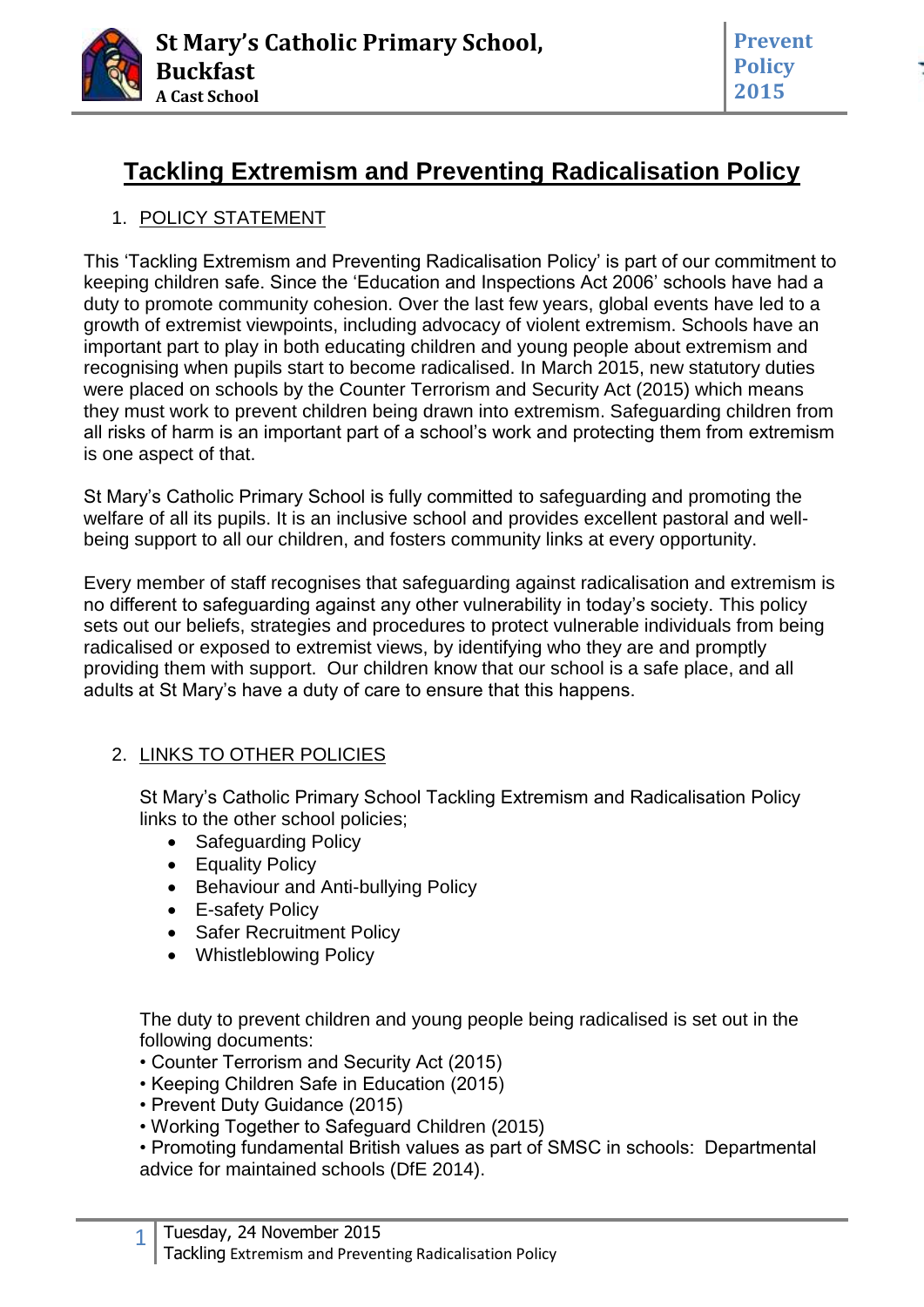### 3. AIMS AND PRINCIPLES

This policy is intended to provide a framework for dealing with issues relating to vulnerability, radicalisation and exposure to extreme views.

The objectives are that:

 All governors, teachers, teaching assistants and non-teaching staff will have an understanding of what radicalisation and extremism are and why we need to be vigilant in school.

 All governors, teachers, teaching assistants and non-teaching staff will know what the school policy is on tackling extremism and radicalisation and will follow the policy guidance swiftly when issues arise.

 Pupils will be introduced to the dangers of radicalisation and exposure to extremist views through our school curriculum in an age appropriate way.

 All parents/carers and pupils will know that the school has policies in place to keep pupils safe from harm and that the school regularly reviews its systems to ensure they are appropriate and effective.

### 4. DEFINTIONS

**Radicalisation** is defined as the act or process of making a person more radical or favouring of extreme or fundamental changes in political, economic or social conditions, institutions or habits of the mind.

The government definition of **extremism** in its 'Prevent Strategy' is:

*'Vocal or active opposition to fundamental British values, including democracy, the rule of law, individual liberty and mutual respect and tolerance of different faiths and beliefs; and/or calls for the death of members of our armed forces, whether in this country or overseas.*

### 5. PROCEDURES FOR REFERRALS

It is important for staff at St Mary's Catholic Primary School to be constantly vigilant and remain fully informed about the issues which affect the local area and society in which we teach. Staff are reminded to suspend any 'professional disbelief' that instances of radicalisation 'could not happen here' and to be 'professionally inquisitive' where concerns arise, referring any concerns through the appropriate channels.

Early intervention is vital and staff must be aware of the established processes for front line professionals to refer concerns about individuals and/or groups, based on the most up-to-date guidance and best practise.

Schools are required to identify a Prevent Single Point of Contact (SPOC) who will be the lead within the organisation for safeguarding in relation to protecting individuals from radicalisation and involvement in terrorism: this will be the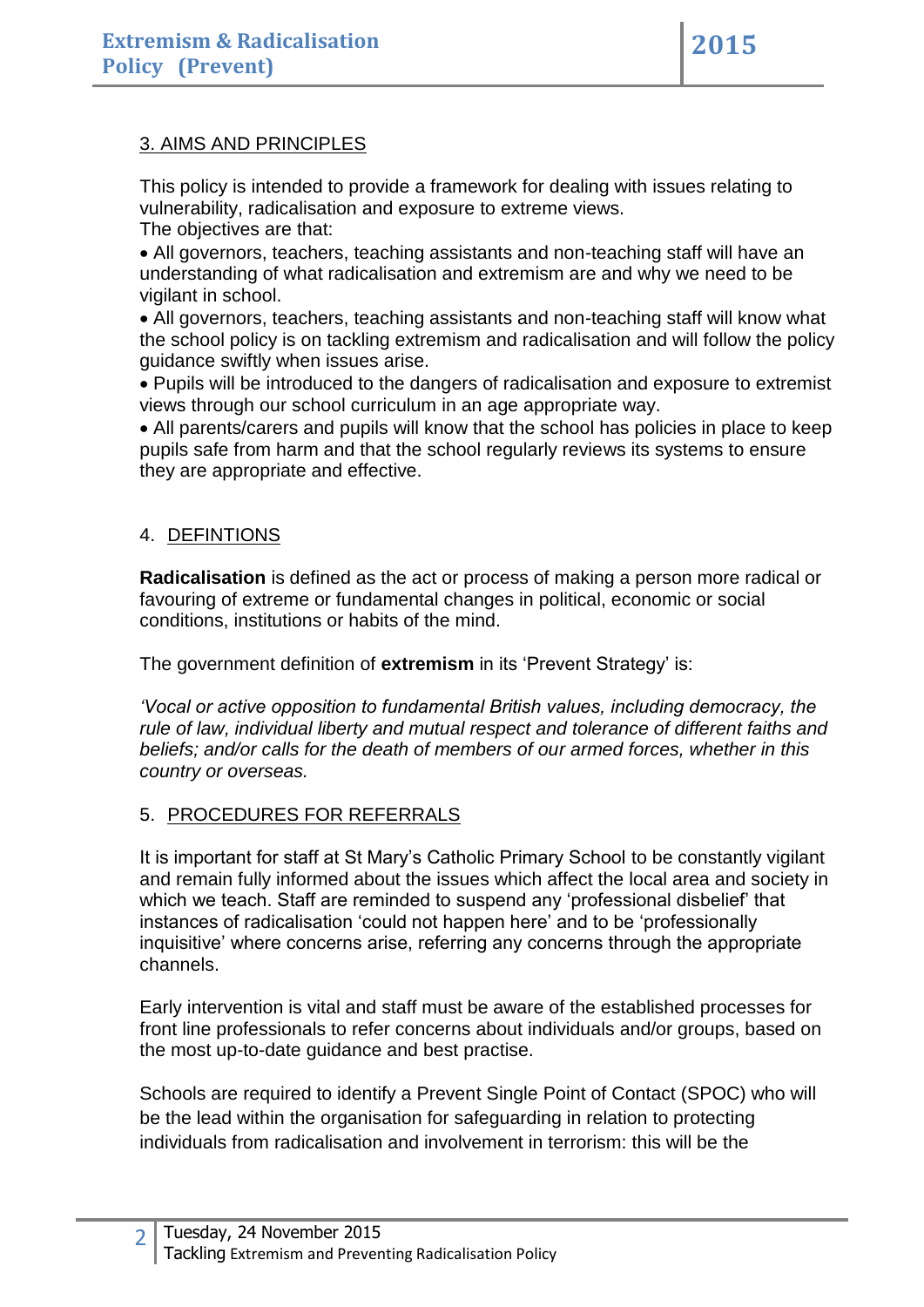Designated Safeguarding Lead. The SPOC for St Mary's Catholic Primary School is Nicola Slack.

Staff will refer a child who they are concerned, in relation to radicalisation in the same way as any other safeguarding concern. The member of staff will record the concerns on a 'cause for concern' sheet and pass this to the Designated Lead. The Designated Lead will work in conjunction with external agencies to decide the best course of action to address concerns which arise following the flow chart of action as outlined in Appendix 1.

# 6. GOVERNORS, LEADERS AND STAFF

The school governors, the Head Teacher and the Designated Safeguarding Lead will assess the level of risk within the school and put actions in place to reduce that risk. Risk assessment may include consideration of the school's curriculum, SEND policy, the use of school premises by external agencies, behaviour and anti-bullying policy and other issues specific to the school's profile, community and philosophy. This risk assessment will be reviewed as part of the annual s175 return that is monitored by the local authority and the local safeguarding children board.

The Governing Body of our school will undertake appropriate training to ensure that they are clear about their role and the parameters of their responsibilities as Governors, including their statutory safeguarding duties.

The Governing Body support our ethos and values, and will support us in tackling any form of radicalisation or extremism.

## 7. THE ROLE OF THE CURRICULUM

Our curriculum is broad and balanced and it promotes respect, tolerance and diversity. Children are encouraged to share their views and recognise that they are entitled to have their own different beliefs which should not be used to influence others. Our promotion of British Values statement (Appendix 2), outlines ways in which St Mary's fulfils these objectives, together with our PSHE and Citizenship provision which is embedded across the curriculum and underpins the ethos of the school. In addition, it is recognised that children with low aspirations are more vulnerable to radicalisation and therefore we strive to equip our pupils with confidence, self-belief, respect and tolerance as well as setting high standards and expectations for themselves. Children are regularly taught about how to stay safe when using the internet and are encouraged to recognise that people are not always who they say they are online. Pupils are taught to seek adult help if they are upset or concerned about anything they read or see on the internet.

### 8. STAFF TRAINING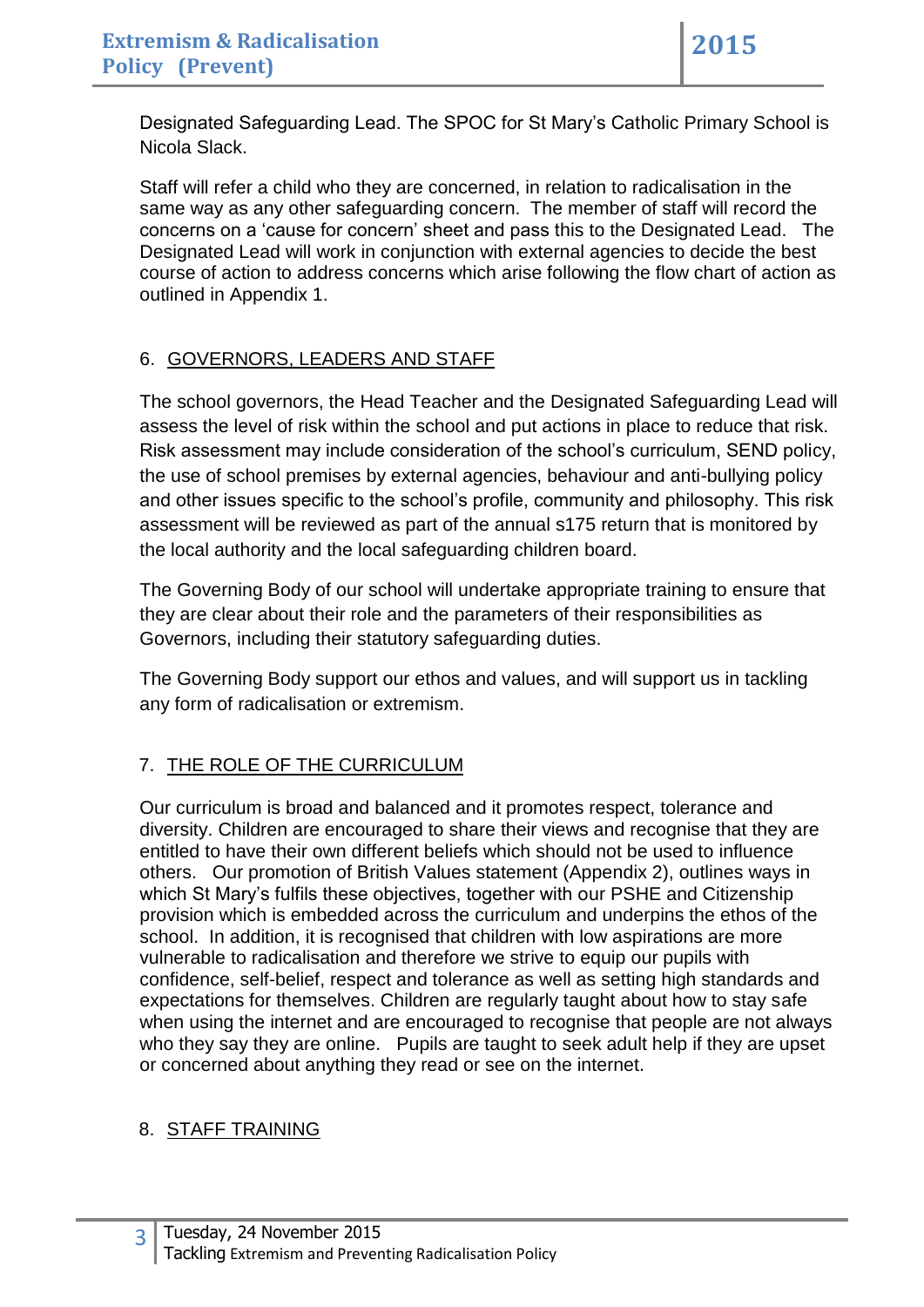Staff will be given training to help them understand the issues of radicalisation, are able to recognise the signs of vulnerability or radicalisation and know how to refer their concerns. This information also forms part of induction safeguarding training. All staff were given a booklet in October 2015 which includes the following Babcock and DfE documents: Factsheet about PREVENT. Staff have received training on promoting British Values through the curriculum (Autumn 2015) and receive updates relating the safeguarding through staff meetings. Following Prevent training (WRAP) attended by the Head teacher, this will be cascaded to staff in INSET training in January 2016 so that they have the most current information regarding safeguarding against radicalisation and extremism.

### 9. SIGNS OF VULNERABILITY

There are no known definitive indicators that a young person is vulnerable to radicalisation, but there are number of signs that together increase the risk. Signs of vulnerability include:

- underachievement
- being in possession of extremist literature
- poverty
- social exclusion
- traumatic events
- global or national events
- religious conversion
- change in behaviour
- extremist influences
- conflict with family over lifestyle
- confused identify
- victim or witness to race or hate crimes
- rejection by peers, family, social groups or faith

### 10.RECOGNISING EXTREMISM

Early indicators of radicalisation or extremism may include:

- showing sympathy for extremist causes
- glorifying violence, especially to other faiths or cultures

• making remarks or comments about being at extremist events or rallies outside school

- evidence of possessing illegal or extremist literature
- advocating messages similar to illegal organisations or other extremist groups

• out of character changes in dress, behaviour and peer relationships (but there are also very powerful narratives, programmes and networks that young people can come across online so involvement with particular groups may not be apparent.)

- secretive behaviour
- online searches or sharing extremist messages or social profiles
- intolerance of difference, including faith, culture, gender, race or sexuality
- graffiti, art work or writing that displays extremist themes
- attempts to impose extremist views or practices on others
- verbalising anti-Western or anti-British views
- advocating violence towards others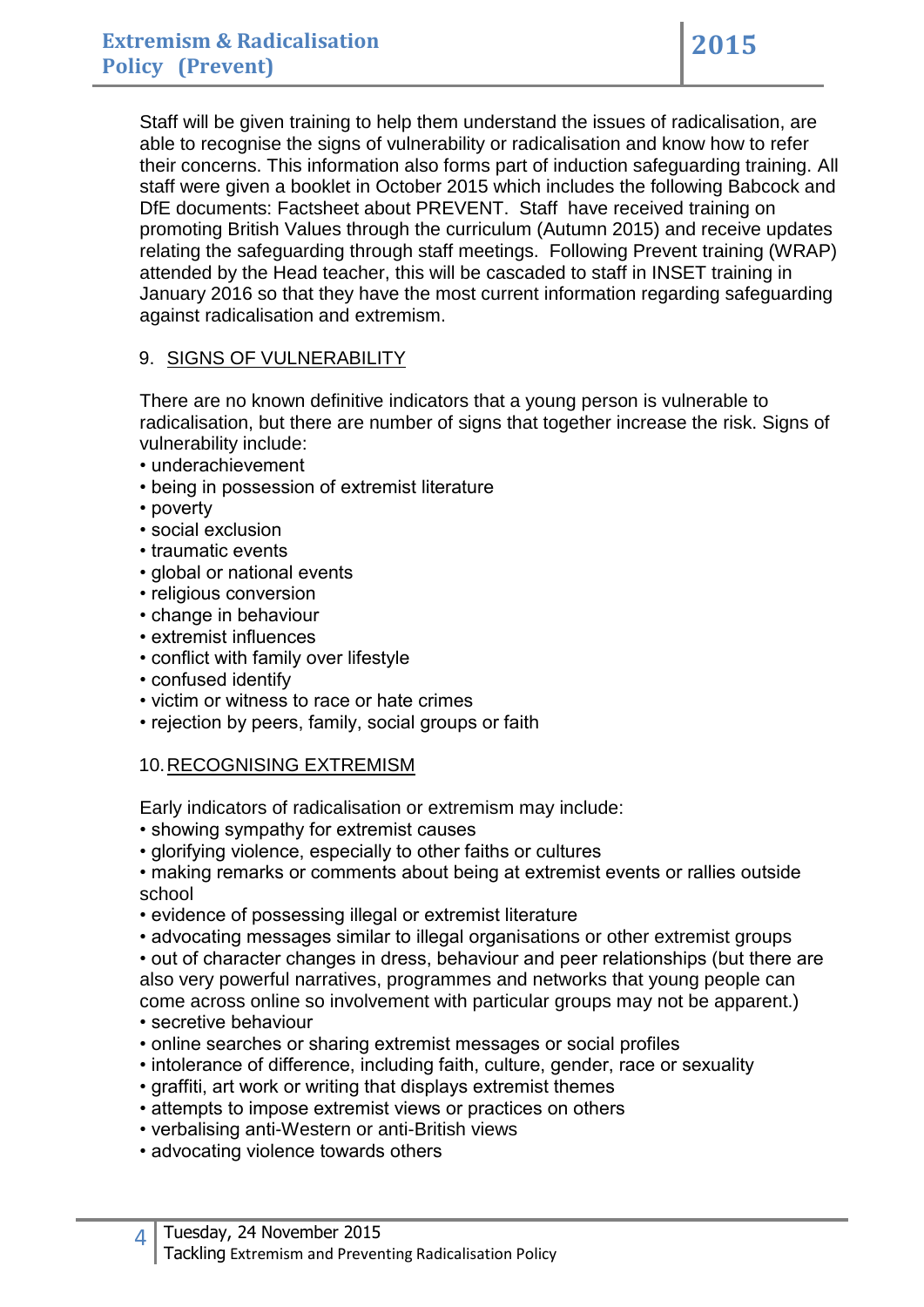### 11.VISITORS AND THE USE OF SCHOOL PREMISES

Visitors to the school are made aware of our safeguarding and child protection policies on arrival at the school and are given information about what to do if they are concerned about any aspect of child welfare. We undertake due diligence to ensure that visiting speakers are appropriate. Speakers will be supervised at all times and will not be allowed to speak to children with a member of staff being present. Staff must not invite speakers into school without first obtaining permission from the Head Teacher. If any member of staff wishes to invite a visitor in the school, they must first complete a visitor request form. (See Appendix 3 – School Visitor Request Form). Only after agreement from the Head Teacher, will the visitor be allowed into the school.

If any agreement is made to allow non-school groups or organisations to use the premises, appropriate checks will be made before agreeing the contract. Usage will be monitored and in the event of any behaviour not in-keeping with this policy, the school will contact the police and terminate the contract.

#### **Policy Adoption, Monitoring and Review**

Policy adopted by Governors on:

Policy last reviewed on:

Policy due for review on:

Appendix 1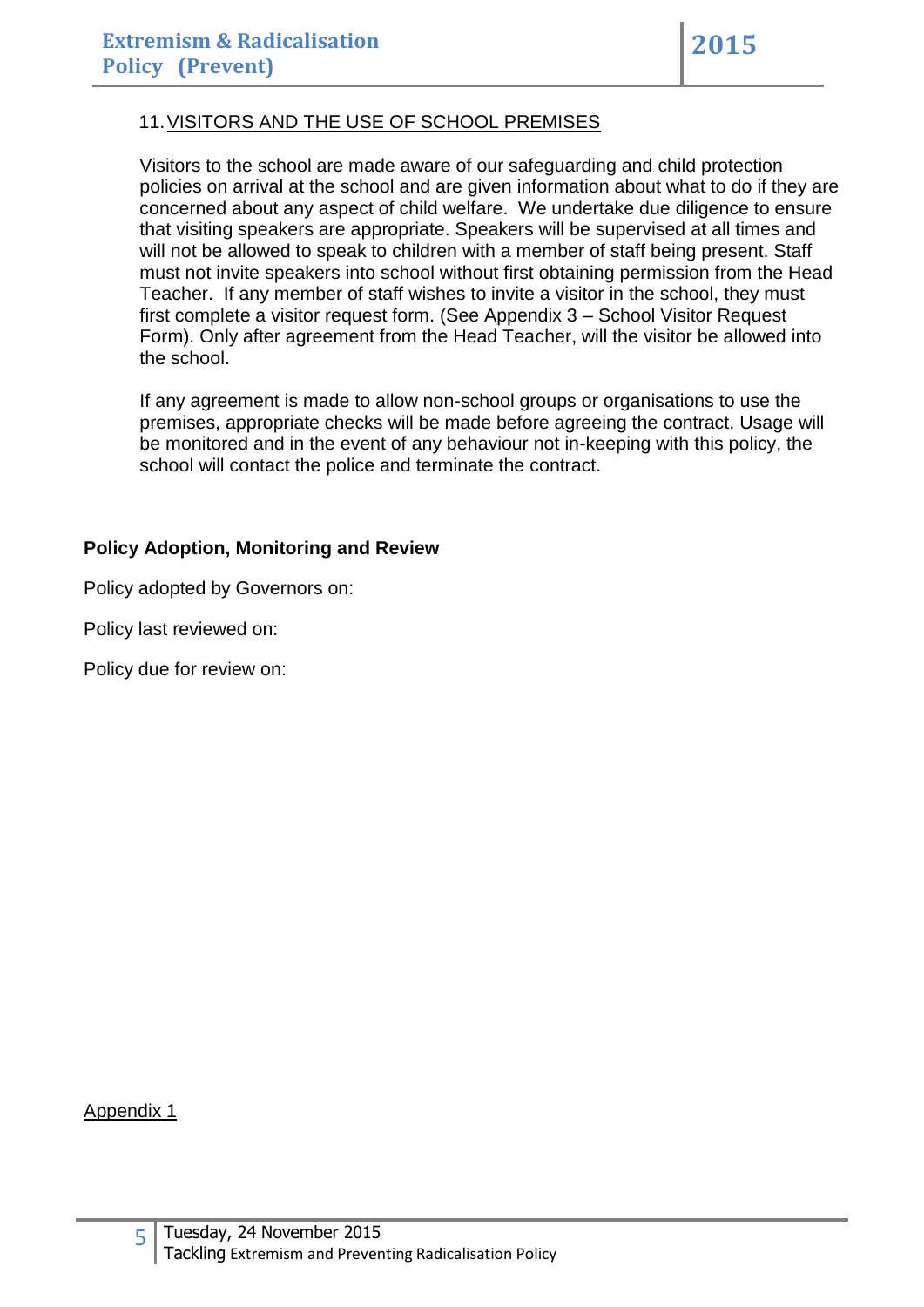### **Prevent and Channel**

#### Process map for reporting a concern of a vulnerable individual

It is important for you as a member of staff to know where to go if you have a concern that someone may be on the route to radicalisation. Below is a flow chart which aims to show the process as to which you can follow: Member of staff identifies concern. Concern reported to College/University (Safeguarding Lead/Student Support). If there an is Safeguarding/Student Support Lead gathers immediate risk more information where possible and call 999. identifies what further action is required. If there is no immediate risk... Safeguarding/Student Support Lead 1. Speak to your Prevent Coordinator \$1392 gathers more information where 452555 or email possible and identifies what further orevent@de onandoomwall.pnn.poice.uk action is required. Or your other options 2. Call 101 and ask for 5. Call the Anti-terrorist are... Local Policing Team. Hotling on 6800 789 321. 3. Contact your Regional Police 4. Email: **Prevent & Channel Lead** channelsw@devonandcomwall.pnn.police.uk 01392 452328.

#### Appendix 2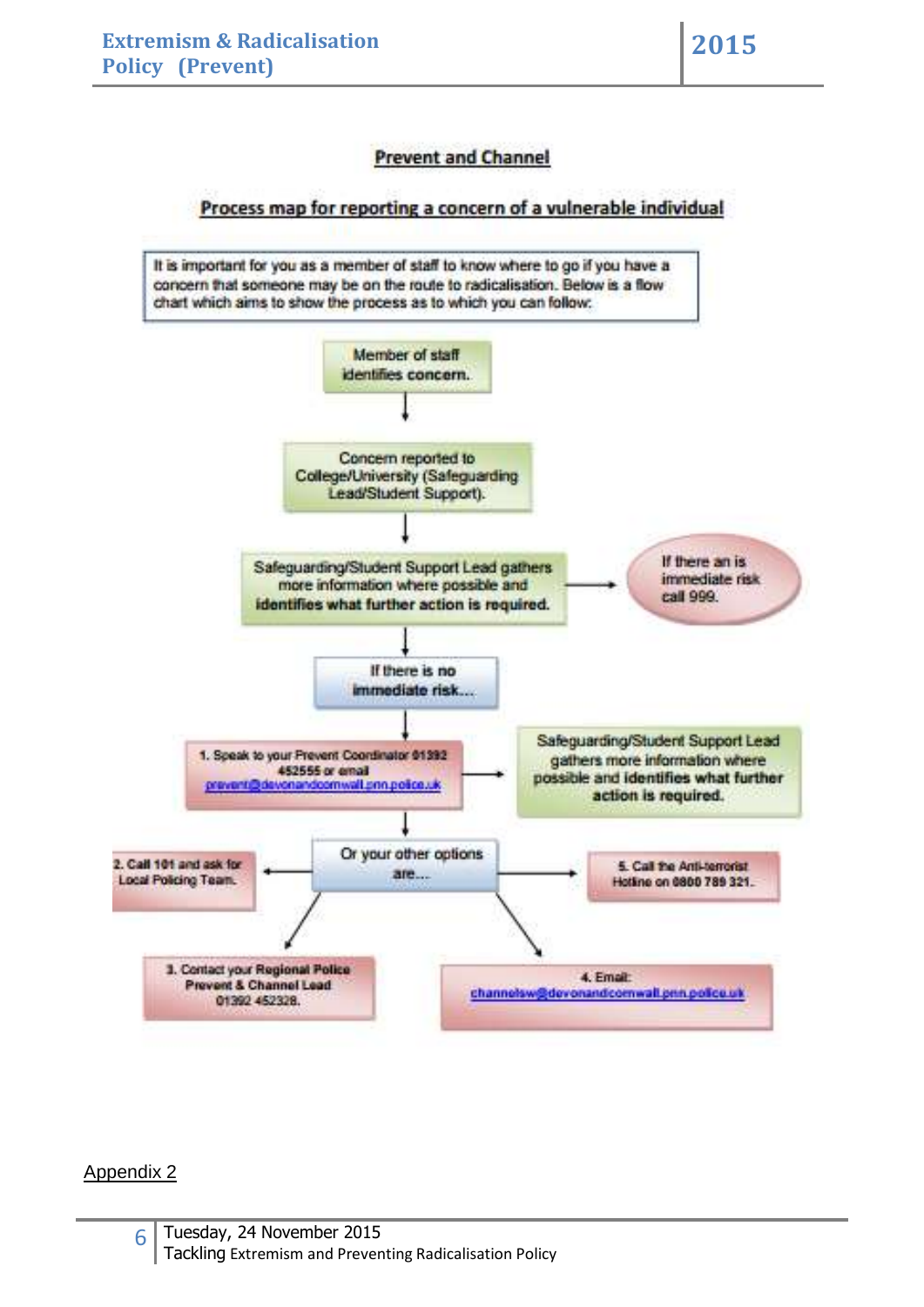### **St Mary's Catholic Primary School**

### **PROMOTING BRITISH VALUES**

St Mary's Catholic Primary school actively seeks to promote and uphold British values through its ethos, curriculum, liturgy and assemblies, aiming to educate and engage with pupils about equality, human rights and inclusion in a positive and pro-active way.

The Government set out its definition of British Values in the Prevent Strategy 2011 as part of its overall counter-terrorism strategy, CONTEST. The introduction of Part 5 of the Counter-Terrorism and Security Act 2015 gives the Prevent strategy legal status in schools and colleges in England and Wales. In guidance for maintained schools, issued by the Department for Education in November 2014, '*Promoting fundamental British values as part of SMSC in schools: Departmental advice for maintained schools',* a list was provided that describes the understanding and knowledge expected of pupils as a result of schools promoting fundamental British values.

These were:

- an understanding of how citizens can influence decision-making through the democratic process;
- an appreciation that living under the rule of law protects individual citizens and is essential for their wellbeing and safety;
- an understanding that there is a separation of power between the executive and the judiciary, and that while some public bodies such as the police and the army can be held to account through Parliament, others such as the courts maintain independence;
- an understanding that the freedom to choose and hold other faiths and beliefs is protected in law;
- an acceptance that other people having different faiths or beliefs to oneself (or having none) should be accepted and tolerated, and should not be the cause of prejudicial or discriminatory behaviour; and
- an understanding of the importance of identifying and combatting discrimination.

At St Mary's, these values are promoted in the following ways:

### **Democracy**

- $\checkmark$  Having a school council and allowing pupils to elect their school councillors by holding elections
- $\checkmark$  Highlighting the development of democratic ideas in history lessons
- $\checkmark$  Ensuring all pupils are listened to by adults
- $\checkmark$  Inviting speakers to the school
- $\checkmark$  Learning about our political system and those in other parts of the world
- $\checkmark$  Annual pupil questionnaires (e.g. in recent years these have included PE, RE, Respect week)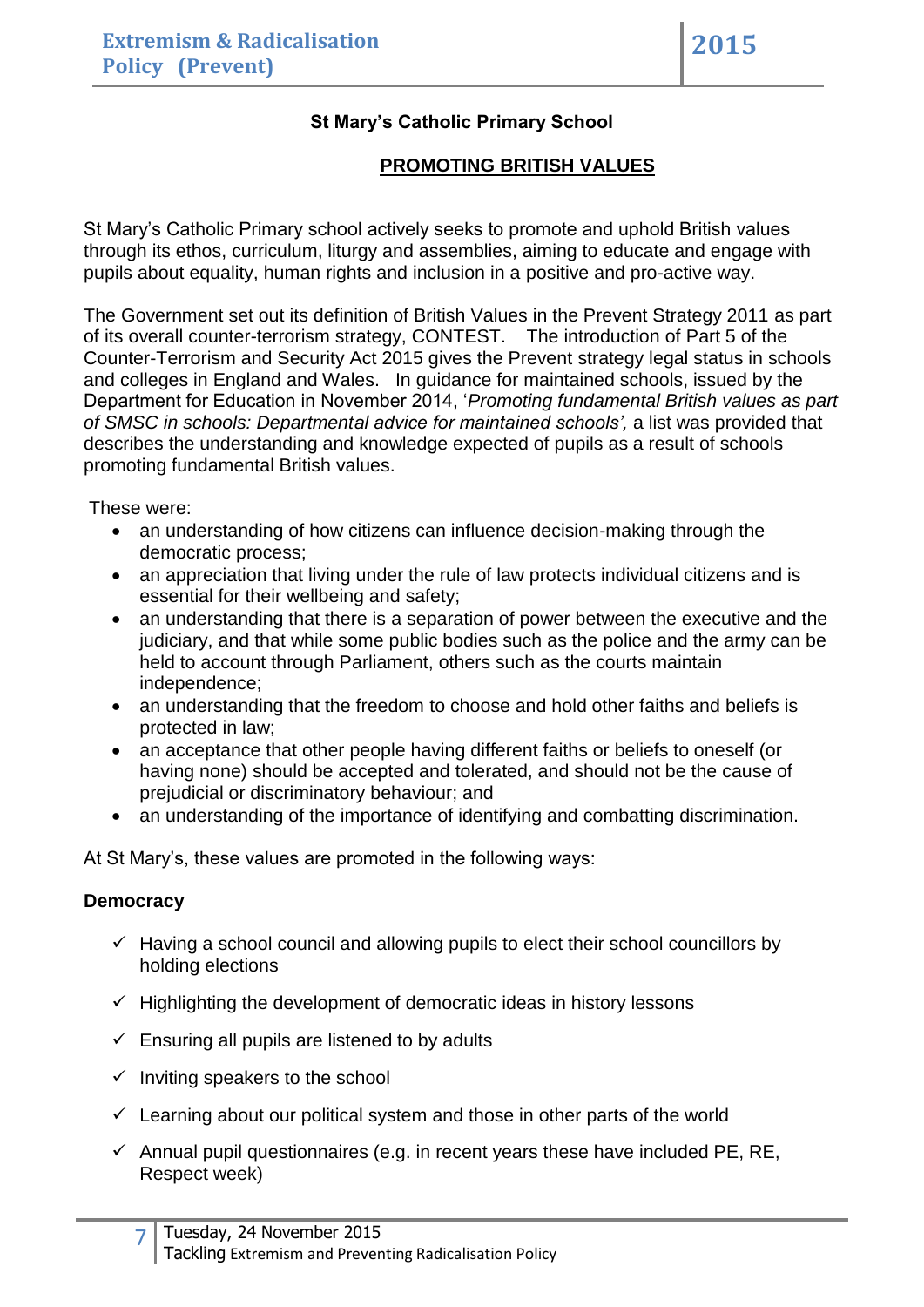### **The Rule of Law**

- $\checkmark$  Classes creating their own "class rules" at the start of the year
- $\checkmark$  Having a clear behaviour policy that is explained to all
- $\checkmark$  Involving pupils in creating policies (e.g. Children's Anti-bullying Policy written by Year 5 and 6 pupils)
- $\checkmark$  Organising visits from the police service to reinforce the message of right and wrong and to teach about online safety
- $\checkmark$  Highlighting the rules of the Church in the RE curriculum and in other religions

### **Individual Liberty**

- $\checkmark$  Students are encouraged to be independent in their learning (e.g. using Building Learning Power principles, pupils are taught to be independent, reflective, resources and resilient independent learners)
- $\checkmark$  Students have the opportunity to learn about and reflect on about future careers (e.g. visitors to the school from a wide range of different careers, enterprise projects e.g. Fiver Challenge)
- $\checkmark$  Pupils are given the opportunity to suggest and organise fundraising events (e.g. Wear it Wild Day, obstacle races for Rowcroft Hospice).
- $\checkmark$  Class debates and discussions take place in various curriculum subjects
- $\checkmark$  Opportunities for pupils to learn about their rights and personal freedoms and how to exercise these safely (e.g. e-Safety lessons and CEOP resources, PSHE lessons) and the responsibilities that these bring
- $\checkmark$  Opportunities to join a number of extra-curricular activities at lunchtimes or after school
- $\checkmark$  Opportunities to take on additional roles and responsibilities (e.g. school prefects, librarians, buddies, peer mediators)

### **Mutual respect**

 $\checkmark$  Having a mission statement that is inclusive and which was written by the school community and is regularly discussed with the children and on display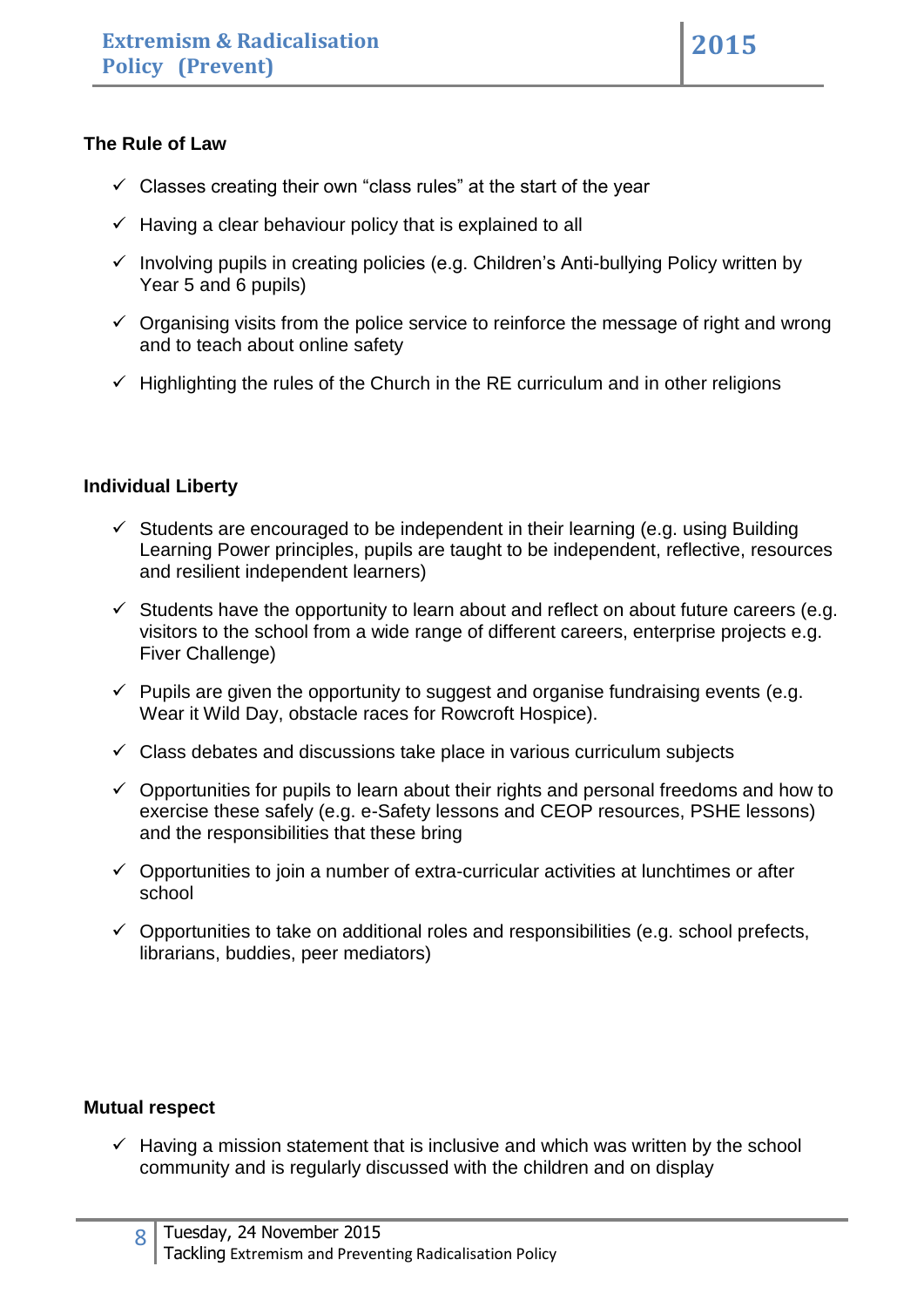- $\checkmark$  Constantly promoting respect for others as good manners (e.g. encouraged and commented on by visitors to Open Days, those who sign our visitors' book, comments from community events attended by our pupils such as our choir visiting nursing homes and performing at charity concerts)
- $\checkmark$  Reinforcing the value of everyone's opinions in class debates
- $\checkmark$  Having an effective anti-bullying policy
- $\checkmark$  Emphasising in RE and PSHE lessons that every person is unique and "created in the image of God"
- $\checkmark$  Having active educational links with other schools (e.g. French school in Fontaine-Henry and Ugandan school as part of our gardening project)
- $\checkmark$  Supporting charitable works (e.g. fundraising events held each term for charities such as Macmillan Cancer Support, Samaritan's Purse, Buckfastleigh Food Bank, CAFOD, Save the Children, World Wildlife Fund, Children in Need, Sports Relief)
- $\checkmark$  Participation in Global Development Partnership Programme and joining with other schools for events such as Refugee Day.

### **Tolerance of those with different faiths and beliefs**

- $\checkmark$  Religious Education provides pupils with a deep understanding of their own faith as well as an awareness of other faiths
- $\checkmark$  Themed weeks (e.g. 'Respect Week') exploring other cultures and faiths
- $\checkmark$  Visitors from other faiths invited into the school
- $\checkmark$  Opportunities to explore cultural celebrations through art and music
- $\checkmark$  Assemblies each term focussing on other faiths and beliefs

Appendix 3

# **St Mary's Catholic Primary School**

## **VISITOR REQUEST FORM**